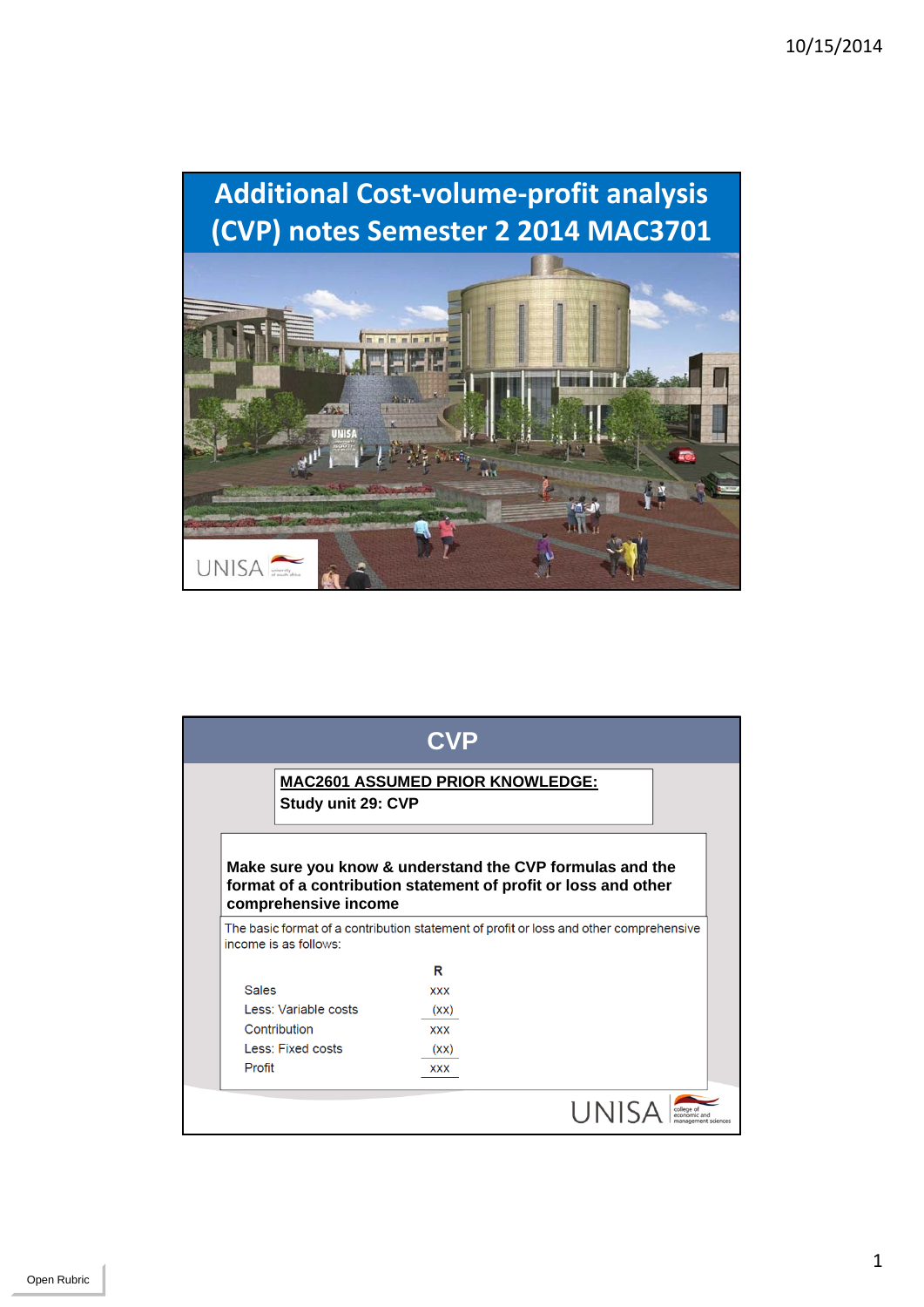| Study unit 29: CVP                                                                                                                                                                                                                                                                                         |     | <b>MAC2601 ASSUMED PRIOR KNOWLEDGE:</b>   |      |  |
|------------------------------------------------------------------------------------------------------------------------------------------------------------------------------------------------------------------------------------------------------------------------------------------------------------|-----|-------------------------------------------|------|--|
| break-even units<br>Introduced by the Control of Control of<br><b>Remember the following:</b><br>(Sales - variable cost) - fixed cost = Profit                                                                                                                                                             |     |                                           |      |  |
| Let the sales quantity be SQ, the selling price per unit SP, variable costs per unit VC<br>and fixed costs FC and assume an entity would like to arrive at a specified profit.<br>By rewriting <i>Equation 1</i> above, we can isolate the sales quantity which we would like<br>to determine, as follows: |     |                                           |      |  |
| $(SQ \times SP) - (SQ \times VC) - FC =$ Required profit                                                                                                                                                                                                                                                   |     |                                           |      |  |
| $SQX(SP-VC)$                                                                                                                                                                                                                                                                                               | $=$ | Required profit + FC                      |      |  |
| $SQ \times$ (contribution per unit)                                                                                                                                                                                                                                                                        | $=$ | Required profit + FC                      |      |  |
| <b>SQ</b>                                                                                                                                                                                                                                                                                                  |     | Required profit + FC<br>Contribution/unit |      |  |
| Example 8.1 in Drury = good revision                                                                                                                                                                                                                                                                       |     |                                           |      |  |
|                                                                                                                                                                                                                                                                                                            |     |                                           | UNIS |  |

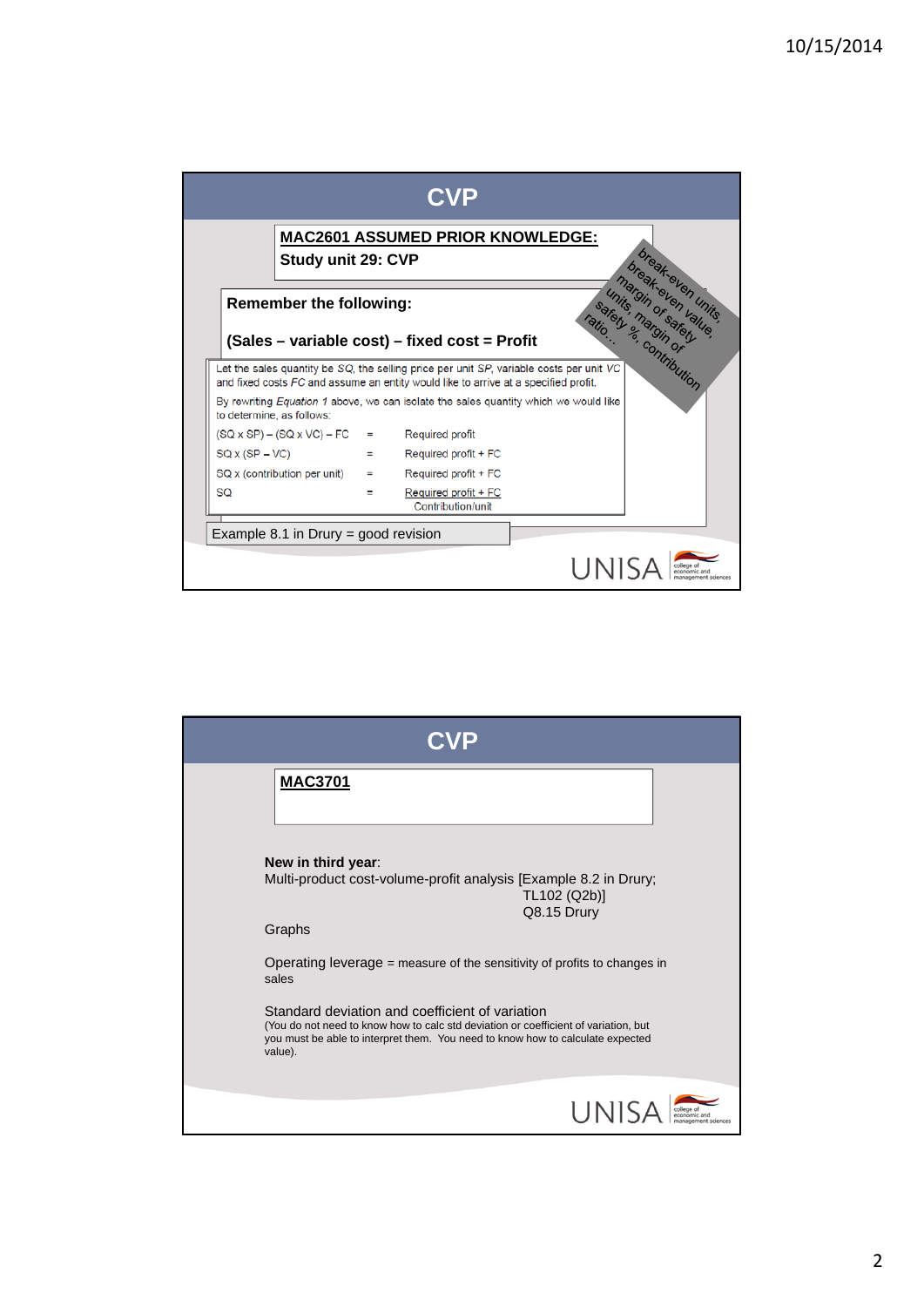

| <b>CVP</b>                                                                             |                                                                 |                 |                 |                 |              |  |
|----------------------------------------------------------------------------------------|-----------------------------------------------------------------|-----------------|-----------------|-----------------|--------------|--|
| <b>MAC3701 Example multi-product CVP</b><br>Calculate the breakeven quantity and value |                                                                 |                 |                 |                 |              |  |
|                                                                                        | Example: DEF manufactures and sells three products, D, E and F. |                 |                 |                 |              |  |
|                                                                                        |                                                                 | <b>Products</b> |                 |                 | <b>Total</b> |  |
|                                                                                        |                                                                 | D               | F               | F               |              |  |
|                                                                                        | Selling price per unit                                          | R <sub>10</sub> | R <sub>15</sub> | R <sub>20</sub> |              |  |
|                                                                                        | Variable cost per unit R7                                       |                 | R <sub>12</sub> | R <sub>18</sub> |              |  |
| in total                                                                               | Common fixed cost                                               |                 |                 |                 | R26 000      |  |
| cost                                                                                   | Direct avoidable fixed                                          |                 |                 |                 | R30 000      |  |
| Sales mix                                                                              |                                                                 | 5               | 3               | $\mathfrak{p}$  |              |  |
| UN                                                                                     |                                                                 |                 |                 |                 |              |  |